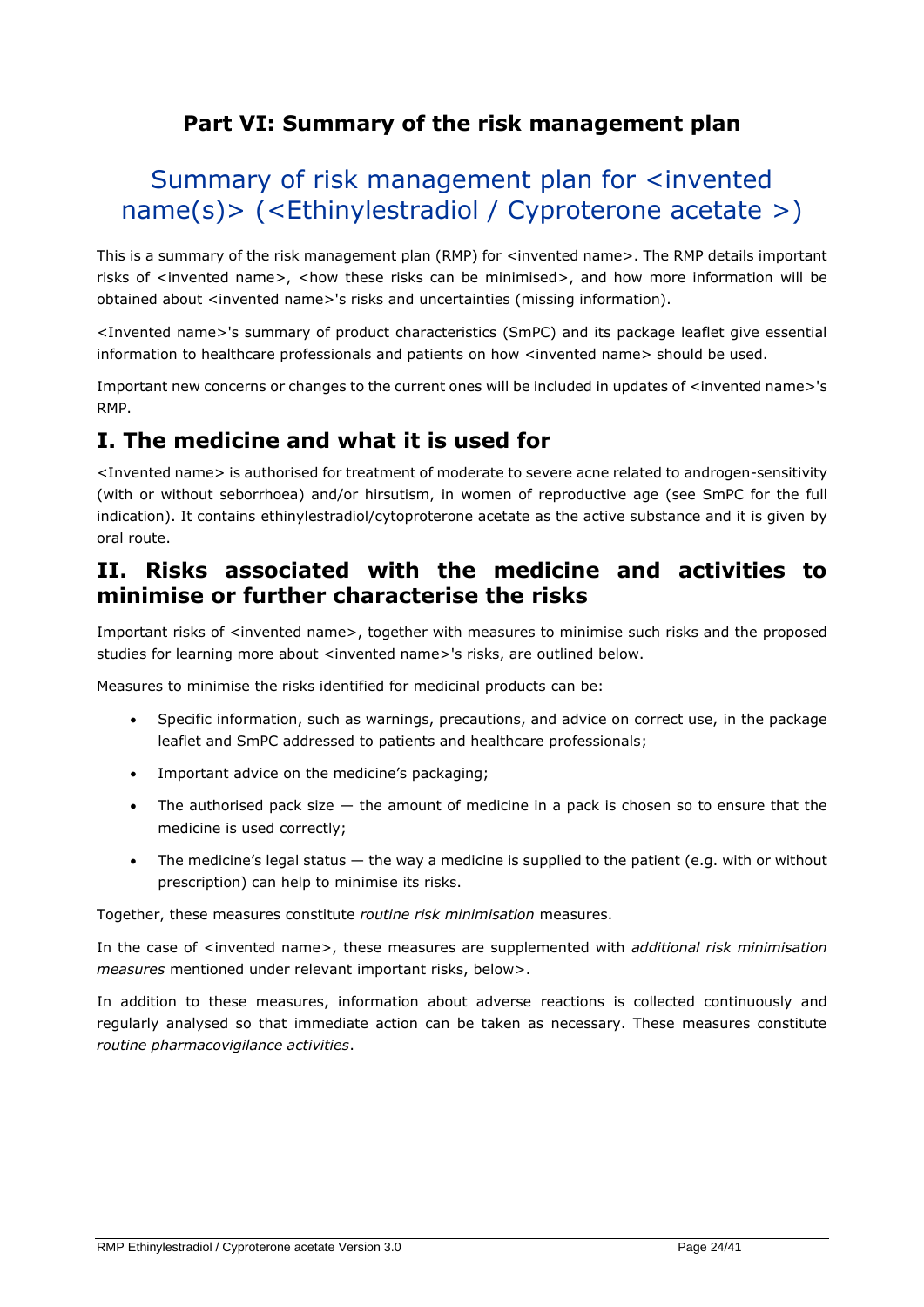### *II.A List of important risks and missing information*

Important risks of <invented name> are risks that need special risk management activities to further investigate or minimise the risk, so that the medicinal product can be safely taken. Important risks can be regarded as identified or potential. Identified risks are concerns for which there is sufficient proof of a link with the use of <invented name>. Potential risks are concerns for which an association with the use of this medicine is possible based on available data, but this association has not been established yet and needs further evaluation. Missing information refers to information on the safety of the medicinal product that is currently missing and needs to be collected (e.g. on the long-term use of the medicine).

| List of important risks and missing information |                                                                                                                  |  |
|-------------------------------------------------|------------------------------------------------------------------------------------------------------------------|--|
| Important identified risks                      | Venous thromboembolic events<br>Arterial thromboembolic events (incl. cardiovascular disease<br>٠<br>and stroke) |  |
| Important potential risks                       | None identified                                                                                                  |  |
| Missing information                             | None identified                                                                                                  |  |

#### *Table 5: List of important risks and missing information*

#### *II.B Summary of important risks*

#### *Table 6: Summary of important risks*

| <b>Important identified risk: Venous thromboembolic events</b> |                                                                                                                                                                                                                        |  |
|----------------------------------------------------------------|------------------------------------------------------------------------------------------------------------------------------------------------------------------------------------------------------------------------|--|
| Evidence for linking the risk to the<br>medicine               | The risk of venous thromboembolic events related to<br>ethinylestradiol/cyproterone acetate is well-known and<br>described in the literature.                                                                          |  |
|                                                                | Cyproterone/ethinylestradiol containing medicines: Article-107i<br>procedure - PRAC recommendations on Diane 35, endorsed by<br>the European Commission on 25-Jul-2013                                                 |  |
| Risk factors and risk groups                                   | Hypertension, diabetes mellitus, dyslipoproteinaemia,<br>increasing age, obesity, prolonged immobilisation, positive<br>family history and smoking                                                                     |  |
| Risk minimisation measures                                     | Routine risk communication:<br>SmPC sections 4.3; 4.4; and 4.8.<br>٠<br>Package leaflet sections 2; 4.<br>$\bullet$<br>Additional risk minimisation measures:<br>Patient information card<br>Checklist for prescribers |  |
| Additional pharmacovigilance<br>activities                     | Additional pharmacovigilance activities: None                                                                                                                                                                          |  |